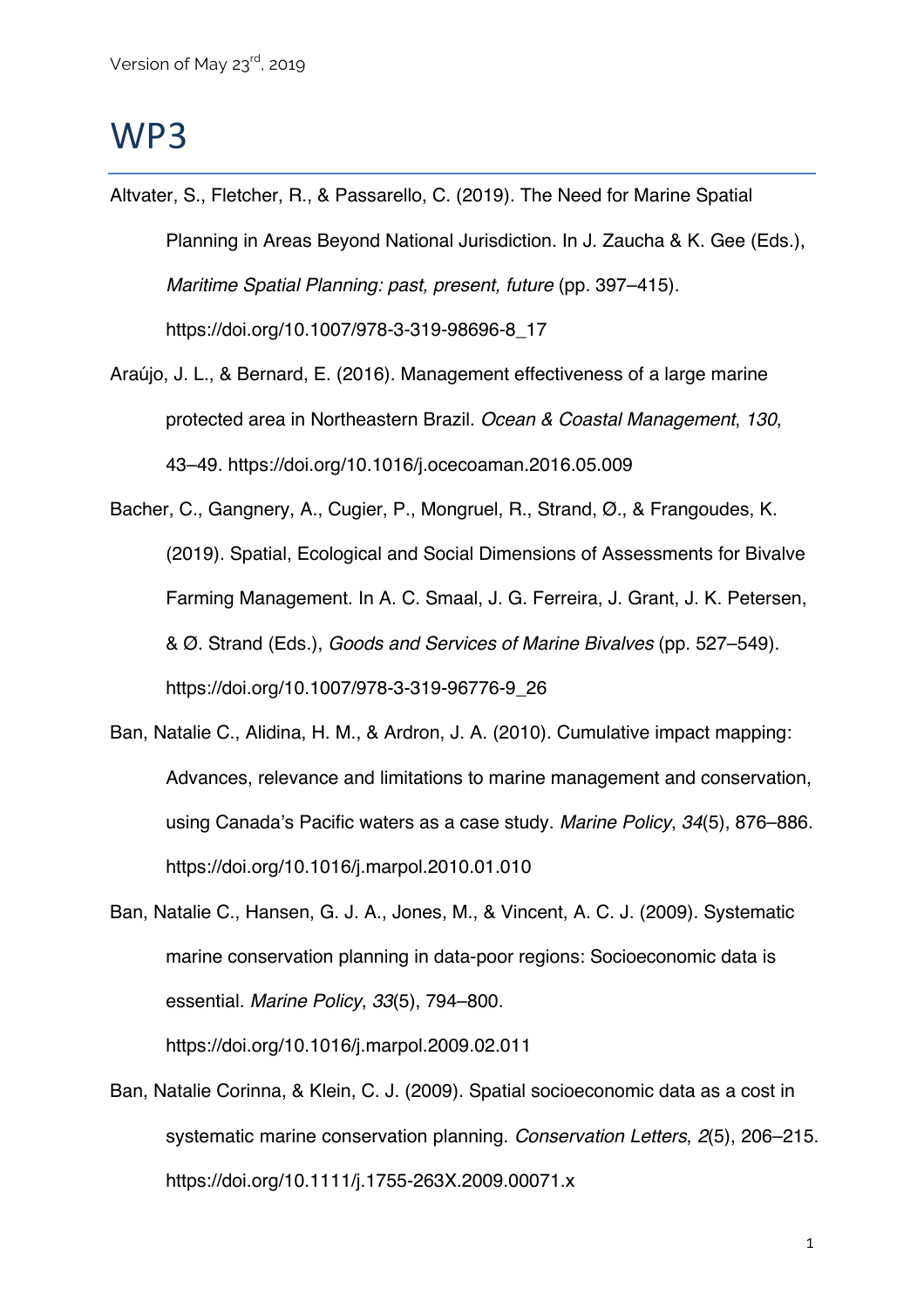- Becker-Weinberg, V. (2017). Preliminary Thoughts on Marine Spatial Planning in Areas beyond National Jurisdiction. *The International Journal of Marine and Coastal Law*, *32*(3), 570–588. https://doi.org/10.1163/15718085-12323029
- Bennett, N. J., Govan, H., & Satterfield, T. (2015). Ocean grabbing. *Marine Policy*, *57*, 61–68. https://doi.org/10.1016/j.marpol.2015.03.026
- Bergstrom, L., Kautsky, L., Malm, T., Rosenberg, R., Wahlberg, M., Capetillo, N. A., & Wilhelmsson, D. (2014). Effects of offshore wind farms on marine wildlife-a generalized impact assessment. *Environmental Research Letters*, *9*(3), 034012. https://doi.org/10.1088/1748-9326/9/3/034012

Berkenhagen, J., Doering, R., Fock, H. O., Kloppmann, M. H. F., Pedersen, S. A., & Schulze, T. (2010). Decision bias in marine spatial planning of offshore wind farms: Problems of singular versus cumulative assessments of economic impacts on fisheries. *Marine Policy*, *34*(3), 733–736. https://doi.org/10.1016/j.marpol.2009.12.004

- Claudet, J. (2018). Six conditions under which MPAs might not appear effective (when they are). *ICES Journal of Marine Science*, *75*(3), 1172–1174. https://doi.org/10.1093/icesjms/fsx074
- de la Torre-Castro, M., Fröcklin, S., Börjesson, S., Okupnik, J., & Jiddawi, N. S. (2017). Gender analysis for better coastal management – Increasing our understanding of social-ecological seascapes. *Marine Policy*, *83*, 62–74. https://doi.org/10.1016/j.marpol.2017.05.015
- Diz, D., Johnson, D., Riddell, M., Rees, S., Battle, J., Gjerde, K., … Roberts, J. M. (2018). Mainstreaming marine biodiversity into the SDGs: The role of other effective area-based conservation measures (SDG 14.5). *Marine Policy*, *93*,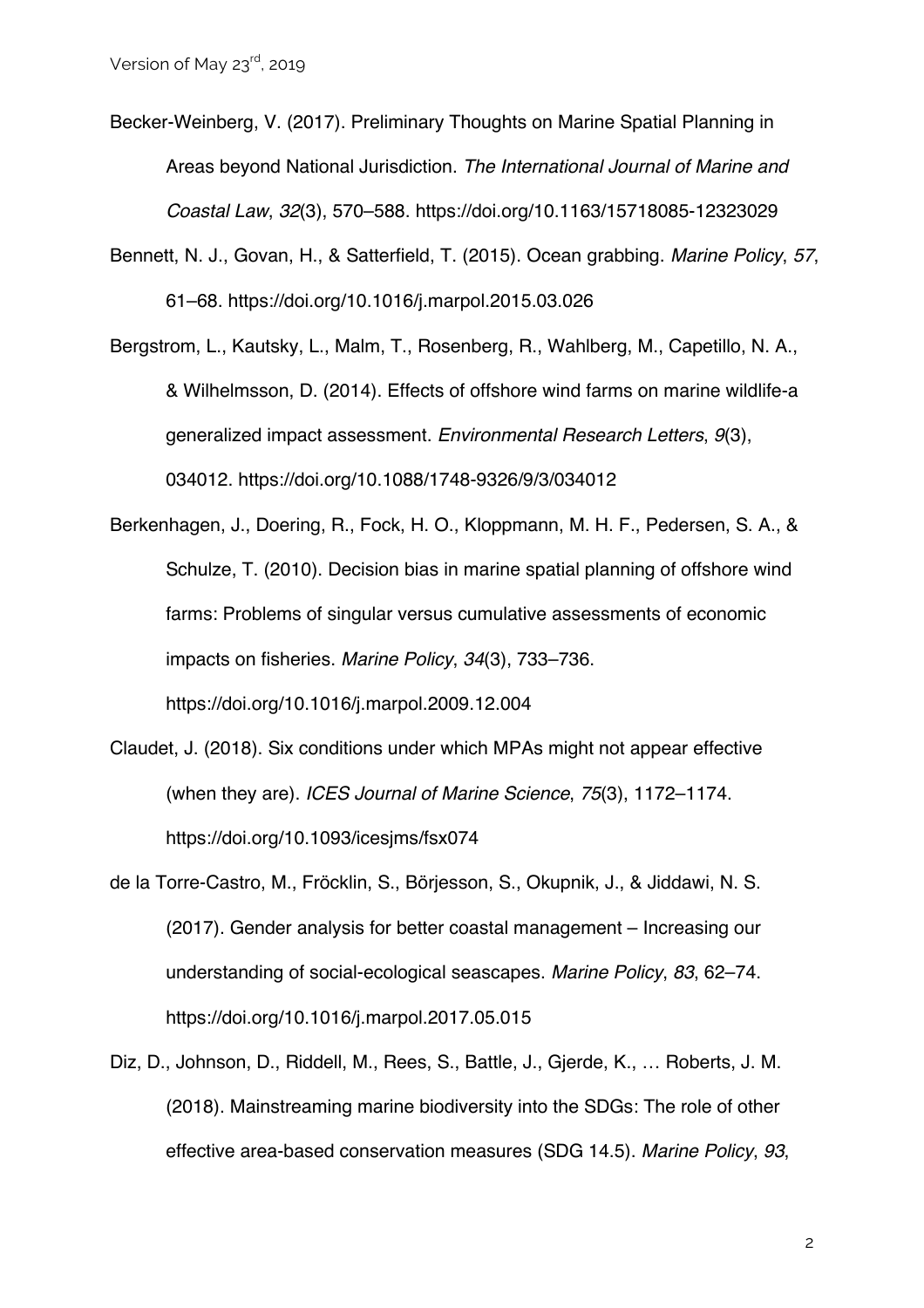251–261. https://doi.org/10.1016/j.marpol.2017.08.019

- Drankier, P. (2012). Embedding Maritime Spatial Planning in National Legal Frameworks. *Journal of Environmental Policy & Planning*, *14*(1), 7–27. https://doi.org/10.1080/1523908X.2012.662381
- Fang, Q., Zhu, S., Ma, D., Zhang, L., & Yang, S. (2019). How effective is a marine spatial plan: An evaluation case study in China. *Ecological Indicators*, *98*, 508–514. https://doi.org/10.1016/j.ecolind.2018.11.028
- Ferreira, M. A., Johnson, D., Pereira da Silva, C., & Ramos, T. B. (2018). Developing a performance evaluation mechanism for Portuguese marine spatial planning using a participatory approach. *Journal of Cleaner Production*, *180*, 913–923. https://doi.org/10.1016/j.jclepro.2018.01.183
- Flannery, W., Healy, N., & Luna, M. (2018). Exclusion and non-participation in Marine Spatial Planning. *Marine Policy*, *88*, 32–40.

https://doi.org/10.1016/j.marpol.2017.11.001

- Giakoumi, S., Guilhaumon, F., Kark, S., Terlizzi, A., Claudet, J., Felline, S., … Katsanevakis, S. (2016). Space invaders; biological invasions in marine conservation planning. *Diversity and Distributions*, *22*(12), 1220–1231. https://doi.org/10.1111/ddi.12491
- Giglio, V. J., Pinheiro, H. T., Bender, M. G., Bonaldo, R. M., Costa-Lotufo, L. V., Ferreira, C. E. L., … Francini-Filho, R. B. (2018). Large and remote marine protected areas in the South Atlantic Ocean are flawed and raise concerns: Comments on Soares and Lucas (2018). *Marine Policy*, *96*, 13–17. https://doi.org/10.1016/j.marpol.2018.07.017

Gilman, E., Passfield, K., & Nakamura, K. (2014). Performance of regional fisheries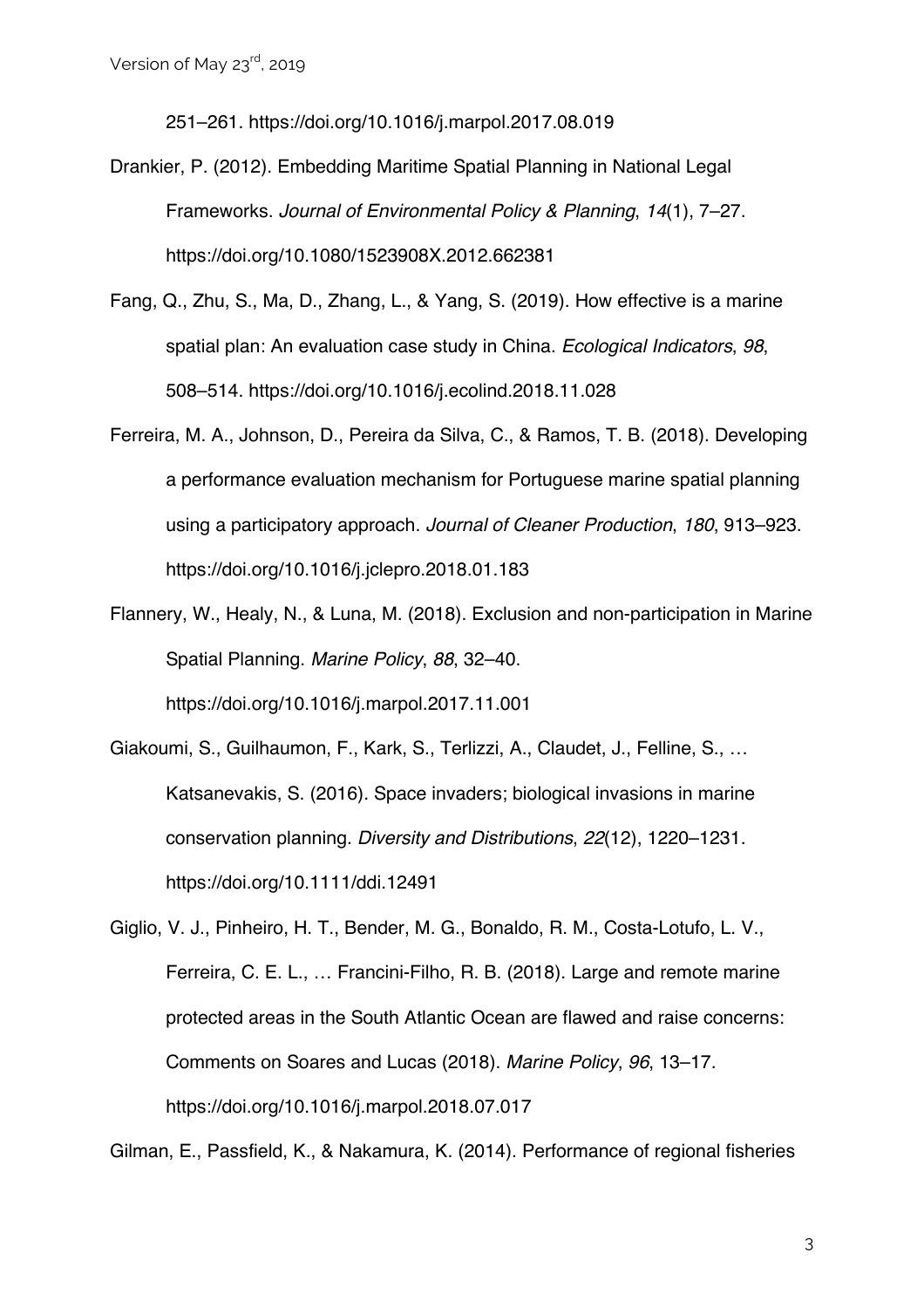management organizations: ecosystem-based governance of bycatch and discards. *Fish and Fisheries*, *15*(2), 327–351. https://doi.org/10.1111/faf.12021

- Halpern, B. S., & Fujita, R. (2013). Assumptions, challenges, and future directions in cumulative impact analysis. *Ecosphere*, *4*(10). https://doi.org/10.1890/ES13- 00181.1
- Halpern, B. S., Klein, C. J., Brown, C. J., Beger, M., Grantham, H. S., Mangubhai, S., … Possingham, H. P. (2013). Achieving the triple bottom line in the face of inherent trade-offs among social equity, economic return, and conservation. *Proceedings of the National Academy of Sciences of the United States of America*, *110*(15), 6229–6234. https://doi.org/10.1073/pnas.1217689110
- Halpern, B. S., McLeod, K. L., Rosenberg, A. A., & Crowder, L. B. (2008). Managing for cumulative impacts in ecosystem-based management through ocean zoning. *Ocean & Coastal Management*, *51*(3), 203–211. https://doi.org/10.1016/j.ocecoaman.2007.08.002
- Harris, L. R., Holness, S., Finke, G., Kirkman, S., & Sink, K. (2019). Systematic Conservation Planning as a Tool to Advance Ecologically or Biologically Significant Area and Marine Spatial Planning Processes. In J. Zaucha & K. Gee (Eds.), *Maritime Spatial Planning: past, present, future* (pp. 71–96). https://doi.org/10.1007/978-3-319-98696-8\_4

Hilding-Rydevik, T., & Akerskog, A. (2011). A clear case of 'doublespeak': the Swedish governmental SEA implementation discourse. *Journal of Environmental Planning and Management*, *54*(4), 495–515. https://doi.org/10.1080/09640568.2010.517989

Horta e Costa, B., Claudet, J., Franco, G., Erzini, K., Caro, A., & Gonçalves, E. J.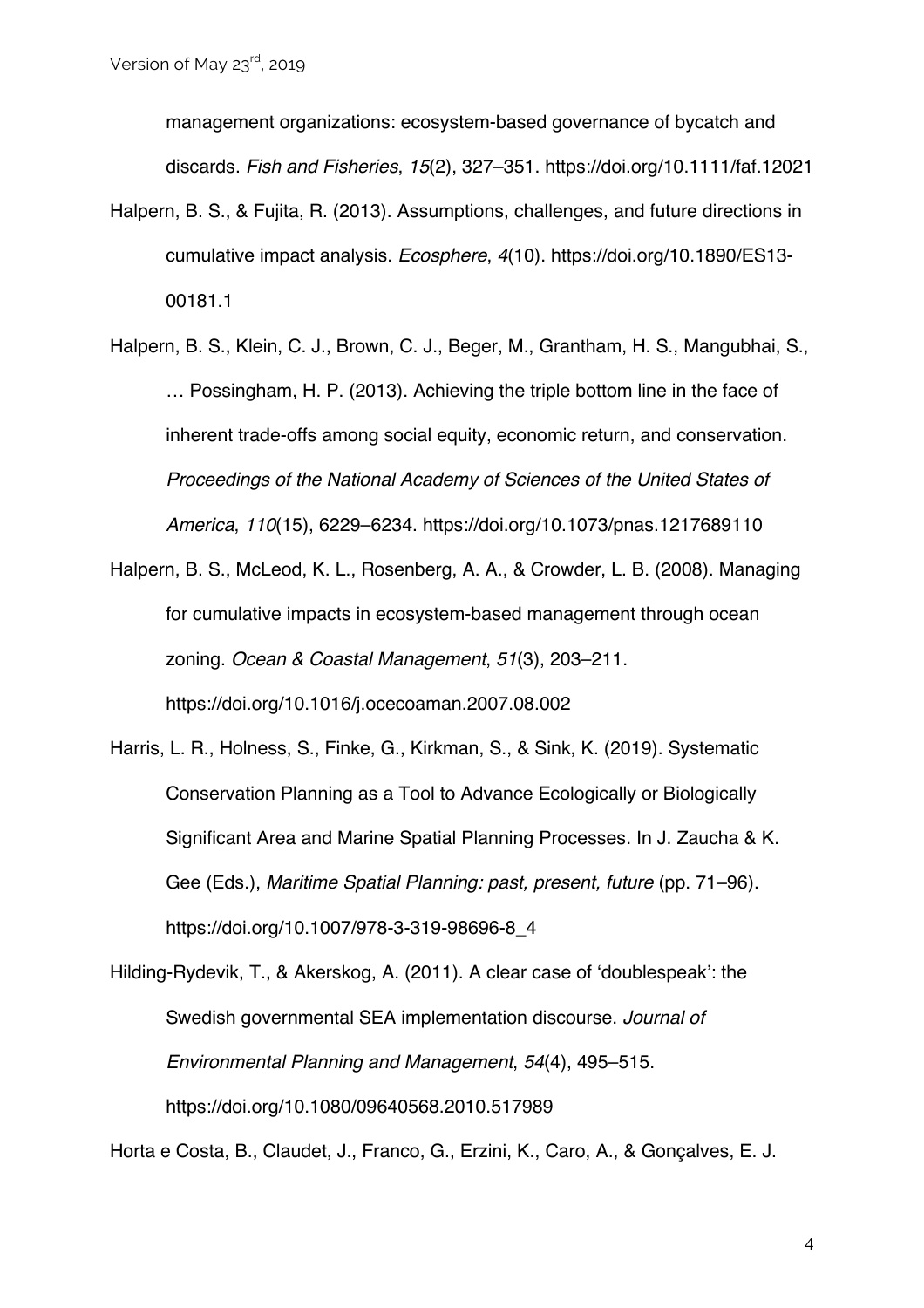(2016). A regulation-based classification system for Marine Protected Areas (MPAs). *Marine Policy*, *72*, 192–198.

https://doi.org/10.1016/j.marpol.2016.06.021

- Janßen, H., Bastardie, F., Eero, M., Hamon, K. G., Hinrichsen, H.-H., Marchal, P., … Tidd, A. (2018). Integration of fisheries into marine spatial planning: Quo vadis? *Estuarine, Coastal and Shelf Science*, *201*, 105–113. https://doi.org/10.1016/j.ecss.2017.01.003
- Jones, P. J. S., Lieberknecht, L. M., & Qiu, W. (2016). Marine spatial planning in reality: Introduction to case studies and discussion of findings. *Marine Policy*, *71*, 256–264. https://doi.org/10.1016/j.marpol.2016.04.026

Karnauskaitė, D., Schernewski, G., Schumacher, J., Grunert, R., & Povilanskas, R. (2018). Assessing coastal management case studies around Europe using an indicator based tool. *Journal of Coastal Conservation*, *22*(3), 549–570. https://doi.org/10.1007/s11852-018-0597-x

Katsanevakis, S., Stelzenmueller, V., South, A., Sorensen, T. K., Jones, P. J. S., Kerr, S., … ter Hofstede, R. (2011). Ecosystem-based marine spatial management: Review of concepts, policies, tools, and critical issues. *Ocean & Coastal Management*, *54*(11), 807–820.

https://doi.org/10.1016/j.ocecoaman.2011.09.002

- Kelly, C., Ellis, G., & Flannery, W. (2018). Conceptualising change in marine governance: Learning from Transition Management. *Marine Policy*, *95*, 24–35. https://doi.org/10.1016/j.marpol.2018.06.023
- Kenchington, R. A., & Day, J. C. (2011). Zoning, a fundamental cornerstone of effective Marine Spatial Planning: lessons learnt from the Great Barrier Reef,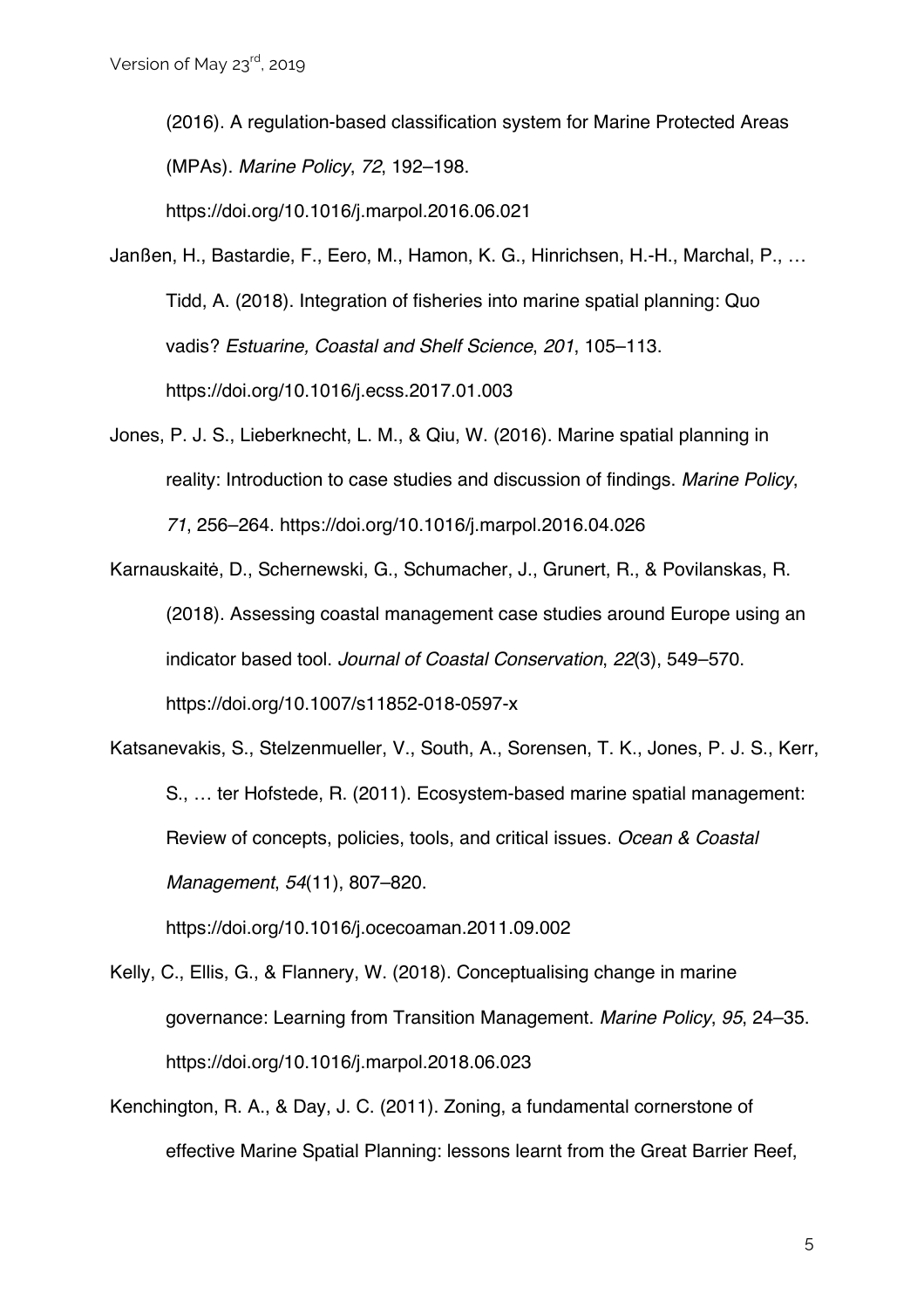Australia. *Journal of Coastal Conservation*, *15*(2), 271–278. https://doi.org/10.1007/s11852-011-0147-2

- Kidd, S., & Ellis, G. (2012). From the Land to Sea and Back Again? Using Terrestrial Planning to Understand the Process of Marine Spatial Planning. *Journal of Environmental Policy & Planning*, *14*(1), 49–66. https://doi.org/10.1080/1523908X.2012.662382
- Kidd, S., & Shaw, D. (2014). The social and political realities of marine spatial planning: some land-based reflections. *ICES Journal of Marine Science*, *71*(7), 1535–1541. https://doi.org/10.1093/icesjms/fsu006
- Koivurova, T. (2012). Integrated Maritime Policy of the European Union: Challenges, Successes, and Lessons to Learn. *Coastal Management*, *40*(2), 161–171. https://doi.org/10.1080/08920753.2012.652515
- Le Cornu, E., Kittinger, J. N., Koehn, J. Z., Finkbeiner, E. M., & Crowder, L. B. (2014). Current Practice and Future Prospects for Social Data in Coastal and Ocean Planning. *Conservation Biology*, *28*(4), 902–911.

https://doi.org/10.1111/cobi.12310

- Leenhardt, P., Teneva, L., Kininmonth, S., Darling, E., Cooley, S., & Claudet, J. (2015). Challenges, insights and perspectives associated with using socialecological science for marine conservation. *Ocean & Coastal Management*, *115*, 49–60. https://doi.org/10.1016/j.ocecoaman.2015.04.018
- Lester, S. E., Costello, C., Halpern, B. S., Gaines, S. D., White, C., & Barth, J. A. (2013). Evaluating tradeoffs among ecosystem services to inform marine spatial planning. *Marine Policy*, *38*, 80–89. https://doi.org/10.1016/j.marpol.2012.05.022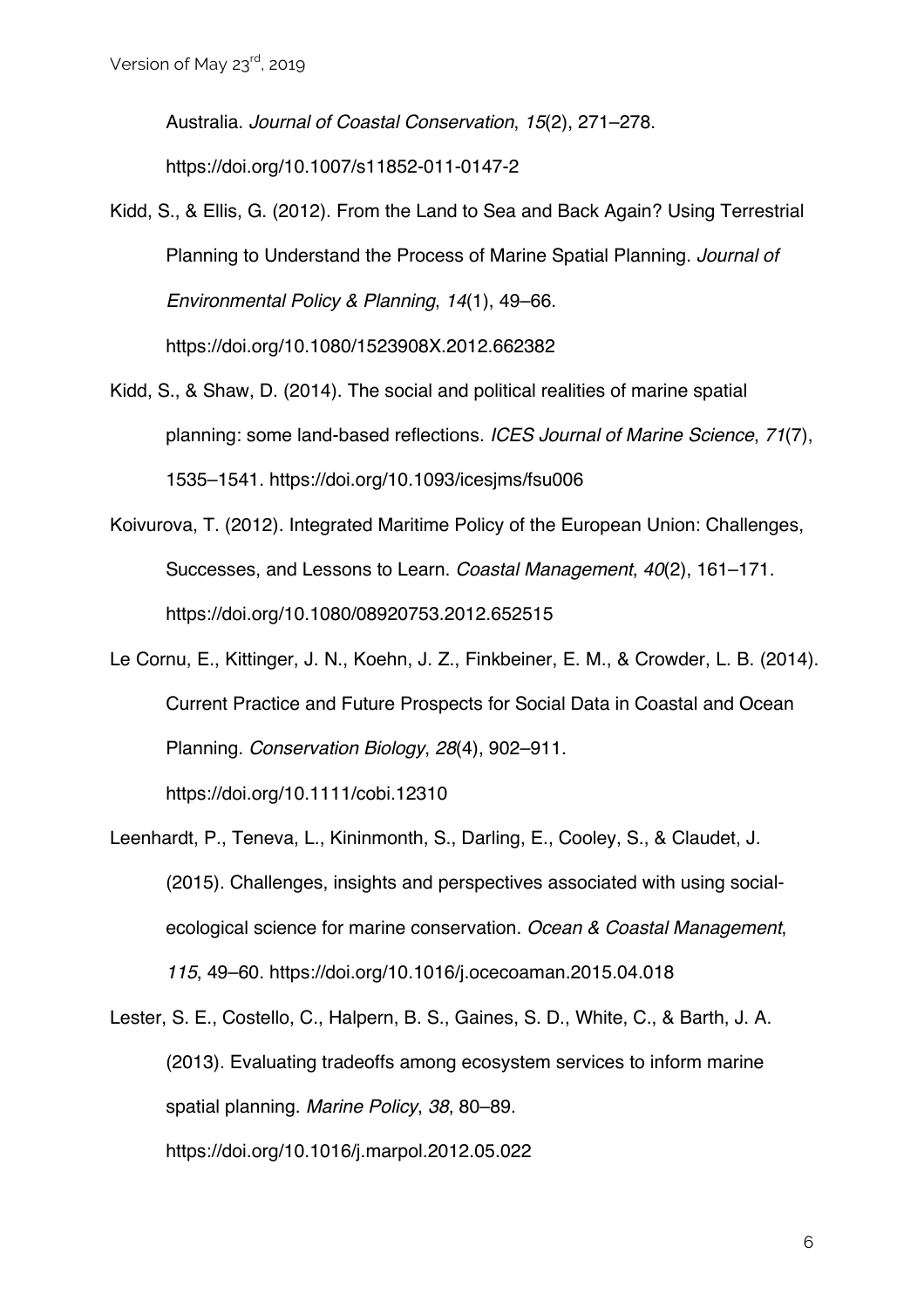- Mačić, V., Albano, P. G., Almpanidou, V., Claudet, J., Corrales, X., Essl, F., … Katsanevakis, S. (2018). Biological Invasions in Conservation Planning: A Global Systematic Review. *Frontiers in Marine Science*, *5*. https://doi.org/10.3389/fmars.2018.00178
- Magnusson, W. E., Grelle, C. E. V., Marques, M. C. M., Rocha, C. F. D., Dias, B., Fontana, C. S., … Fernandes, G. W. (2018). Effects of Brazil's Political Crisis on the Science Needed for Biodiversity Conservation. *Frontiers in Ecology and Evolution*, *6*. https://doi.org/10.3389/fevo.2018.00163
- Makino, A., Klein, C. J., Beger, M., Jupiter, S. D., & Possingham, H. P. (2013). Incorporating Conservation Zone Effectiveness for Protecting Biodiversity in Marine Planning. *Plos One*, *8*(11), e78986. https://doi.org/10.1371/journal.pone.0078986
- Marroni, E. V. (2014). The importance of public policy for Blue Amazon marine spatial planning. *Development Studies Research*, *1*(1), 161–167. https://doi.org/10.1080/21665095.2014.919233
- Mayer, I., Zhou, Q., Lo, J., Abspoel, L., Keijser, X., Olsen, E., … Kannen, A. (2013). Integrated, ecosystem-based Marine Spatial Planning: Design and results of a game-based, quasi-experiment. *Ocean & Coastal Management*, *82*, 7–26. https://doi.org/10.1016/j.ocecoaman.2013.04.006
- McConney, P., Pereira Medeiros, R., Pascual-Fernández, J. J., & Pena, M. (2019). Stewardship and Sustainable Practices in Small-Scale Fisheries. In R. Chuenpagdee & S. Jentoft (Eds.), *Transdisciplinarity for Small-Scale Fisheries Governance: Analysis and Practice* (pp. 181–201). https://doi.org/10.1007/978-3-319-94938-3\_10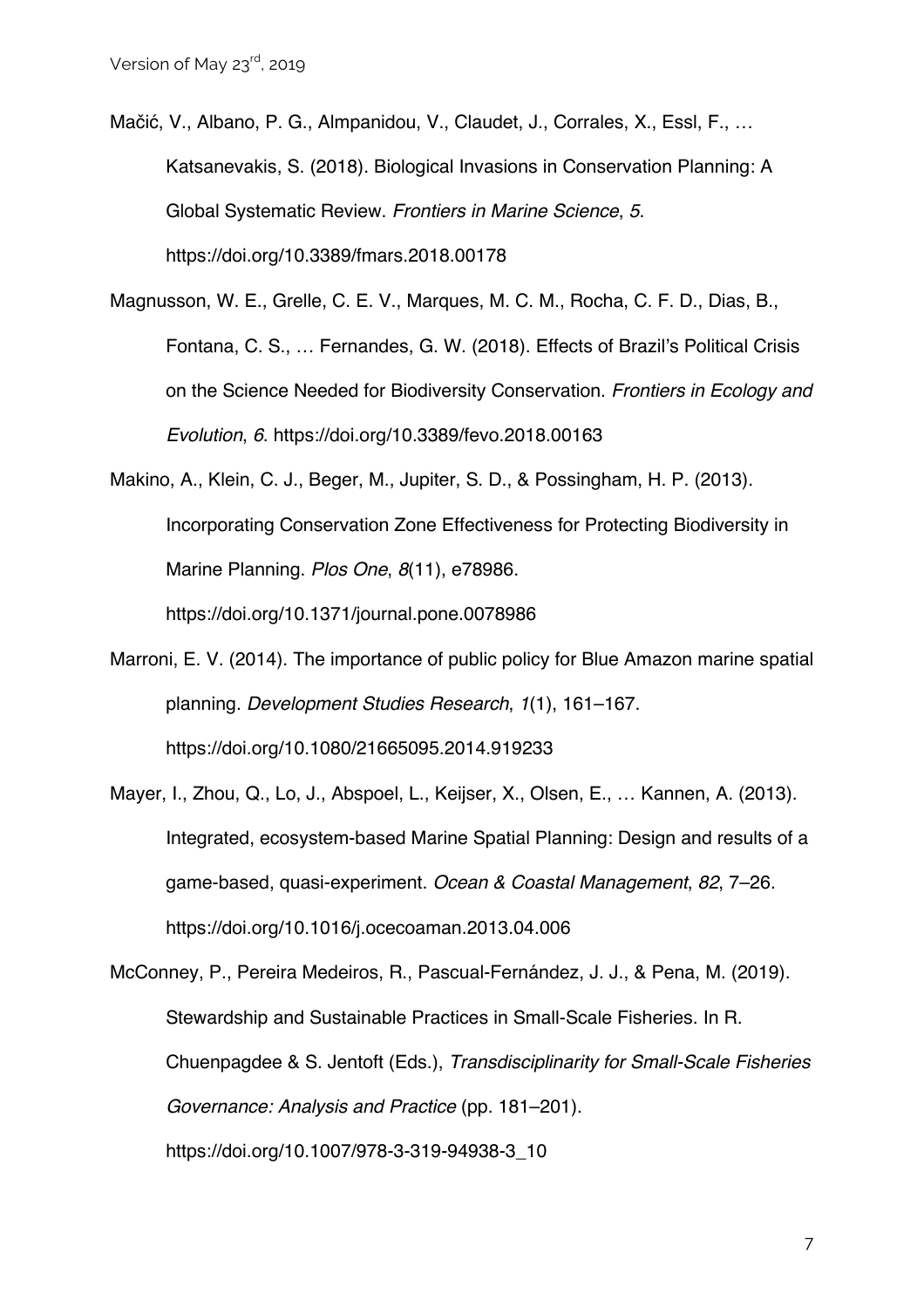McGowan, J., Hines, E., Elliott, M., Howar, J., Dransfield, A., Nur, N., & Jahncke, J. (2013). Using Seabird Habitat Modeling to Inform Marine Spatial Planning in Central California's National Marine Sanctuaries. *Plos One*, *8*(8), e71406. https://doi.org/10.1371/journal.pone.0071406

McKenzie, E., Posner, S., Tillmann, P., Bernhardt, J. R., Howard, K., & Rosenthal, A. (2014). Understanding the use of ecosystem service knowledge in decision making: lessons from international experiences of spatial planning. *Environment and Planning C-Government and Policy*, *32*(2), 320–340. https://doi.org/10.1068/c12292j

Menegon, S., Depellegrin, D., Farella, G., Gissi, E., Ghezzo, M., Sarretta, A., … Barbanti, A. (2018). A modelling framework for MSP-oriented cumulative effects assessment. *Ecological Indicators*, *91*, 171–181. https://doi.org/10.1016/j.ecolind.2018.03.060

- Merrie, A., & Olsson, P. (2014). An innovation and agency perspective on the emergence and spread of Marine Spatial Planning. *Marine Policy*, *44*, 366– 374. https://doi.org/10.1016/j.marpol.2013.10.006
- Papageorgiou, M. (2018). Underwater cultural heritage facing maritime spatial planning: Legislative and technical issues. *Ocean & Coastal Management*, *165*, 195–202. https://doi.org/10.1016/j.ocecoaman.2018.08.032
- Peckett, F. J., Glegg, G. A., & Rodwell, L. D. (2014). Assessing the quality of data required to identify effective marine protected areas. *Marine Policy*, *45*, 333– 341. https://doi.org/10.1016/j.marpol.2013.09.013
- Pinsky, M. L., Reygondeau, G., Caddell, R., Palacios-Abrantes, J., Spijkers, J., & Cheung, W. W. L. (2018). Preparing ocean governance for species on the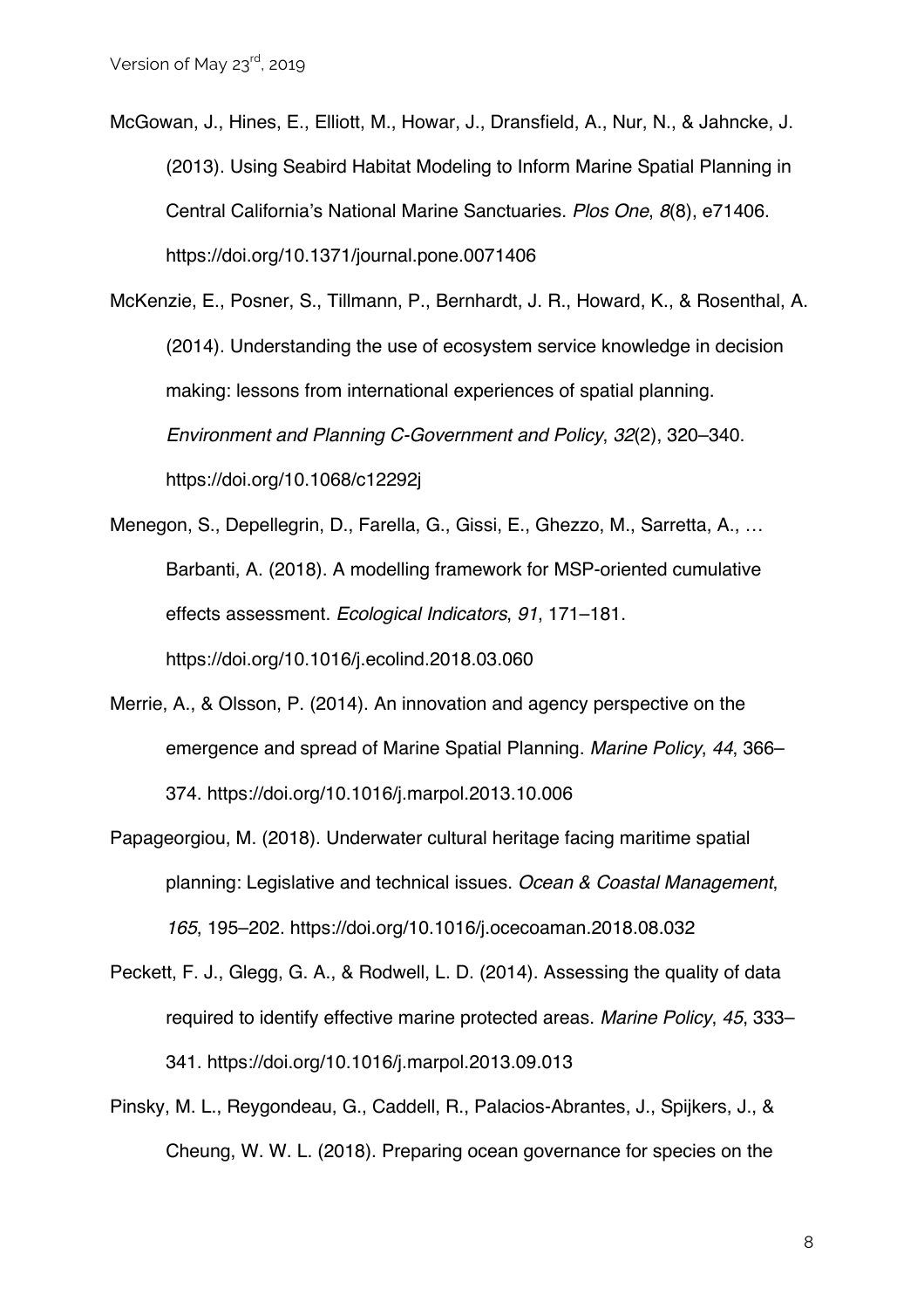move. *Science*, *360*(6394), 1189–1191.

https://doi.org/10.1126/science.aat2360

Portman, M. E., Esteves, L. S., Le, X. Q., & Khan, A. Z. (2012). Improving integration for integrated coastal zone management: An eight country study. *Science of the Total Environment*, *439*, 194–201.

https://doi.org/10.1016/j.scitotenv.2012.09.016

- Portman, Michelle E. (2011). Marine spatial planning: achieving and evaluating integration. *Ices Journal of Marine Science*, *68*(10), 2191–2200. https://doi.org/10.1093/icesjms/fsr157
- Pyć, D. (2019). The Role of the Law of the Sea in Marine Spatial Planning. In J. Zaucha & K. Gee (Eds.), *Maritime Spatial Planning: past, present, future* (pp. 375–395). https://doi.org/10.1007/978-3-319-98696-8\_16
- Quero García, P., García Sanabria, J., & Chica Ruiz, J. A. (2019). The role of maritime spatial planning on the advance of blue energy in the European Union. *Marine Policy*, *99*, 123–131.

https://doi.org/10.1016/j.marpol.2018.10.015

- Rees, Sian E., Attrill, M. J., Austen, M. C., Mangi, S. C., Richards, J. P., & Rodwell, L. D. (2010). Is there a win-win scenario for marine nature conservation? A case study of Lyme Bay, England. *Ocean & Coastal Management*, *53*(3), 135–145. https://doi.org/10.1016/j.ocecoaman.2010.01.011
- Rees, Siân E., Foster, N. L., Langmead, O., Pittman, S., & Johnson, D. E. (2018). Defining the qualitative elements of Aichi Biodiversity Target 11 with regard to the marine and coastal environment in order to strengthen global efforts for marine biodiversity conservation outlined in the United Nations Sustainable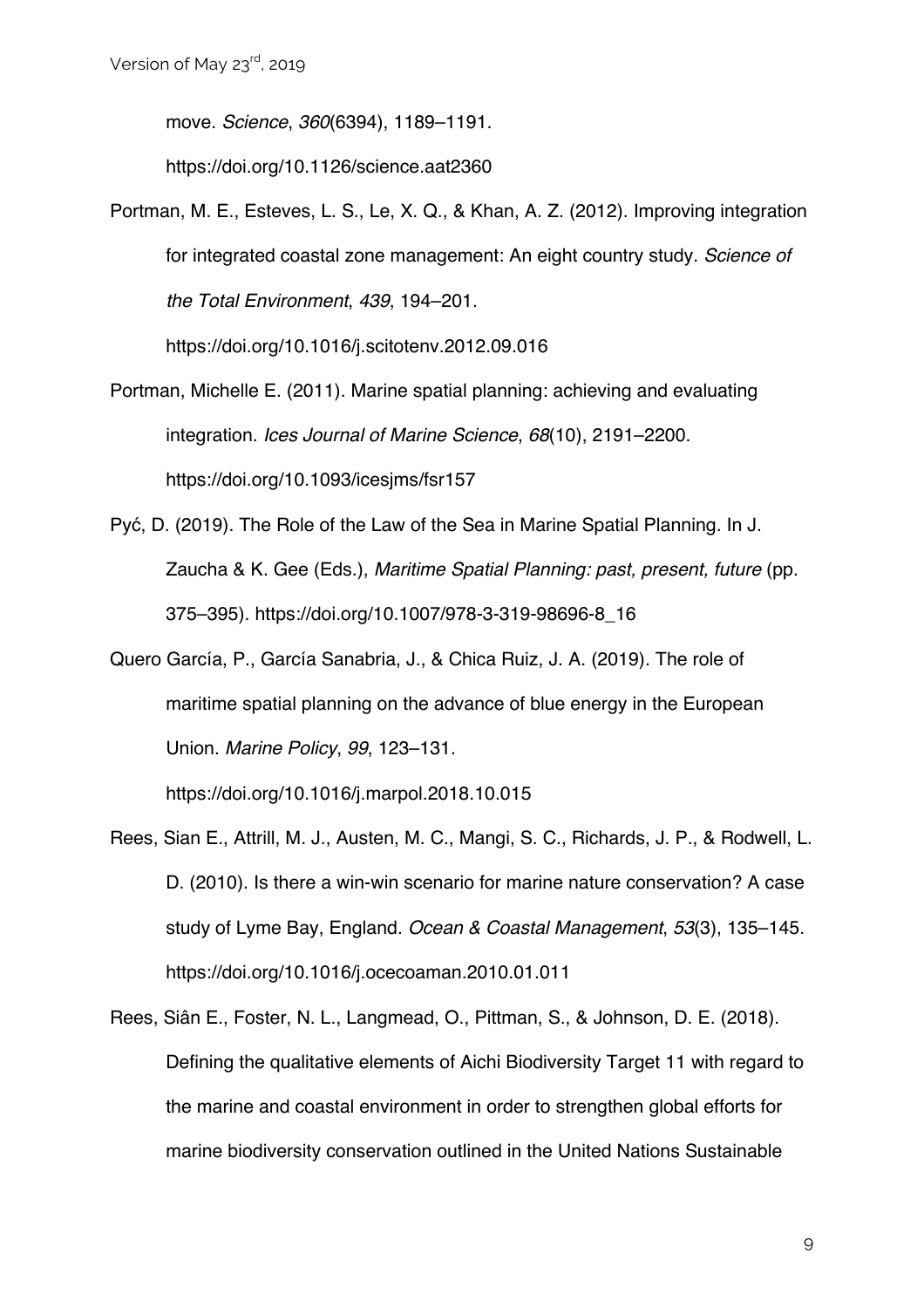Development Goal 14. *Marine Policy*, *93*, 241–250.

https://doi.org/10.1016/j.marpol.2017.05.016

- Ritchie, H., & Ellis, G. (2010). 'A system that works for the sea'? Exploring Stakeholder Engagement in Marine Spatial Planning. *Journal of Environmental Planning and Management*, *53*(6), 701–723. https://doi.org/10.1080/09640568.2010.488100
- Ruaro, R., & Mormul, R. P. (2017). Anticipated changes to environmental law may jeopardize Brazilian natural resources. *Frontiers in Ecology and the Environment*, *15*(2), 65–66. https://doi.org/10.1002/fee.1461
- Ruiz-Frau, A., Edwards-Jones, G., & Kaiser, M. J. (2011). Mapping stakeholder values for coastal zone management. *Marine Ecology Progress Series*, *434*, 239–249. https://doi.org/10.3354/meps09136
- Ruiz-Frau, A., Hinz, H., Edwards-Jones, G., & Kaiser, M. J. (2013). Spatially explicit economic assessment of cultural ecosystem services: Non-extractive recreational uses of the coastal environment related to marine biodiversity. *Marine Policy*, *38*, 90–98. https://doi.org/10.1016/j.marpol.2012.05.023
- Sale, P. F., Agardy, T., Ainsworth, C. H., Feist, B. E., Bell, J. D., Christie, P., … Sheppard, C. R. C. (2014). Transforming management of tropical coastal seas to cope with challenges of the 21st century. *Marine Pollution Bulletin*, *85*(1), 8– 23. https://doi.org/10.1016/j.marpolbul.2014.06.005
- Salvador, S., Gimeno, L., & Sanz Larruga, F. J. (2019). The influence of maritime spatial planning on the development of marine renewable energies in Portugal and Spain: Legal challenges and opportunities. *Energy Policy*, *128*, 316–328. https://doi.org/10.1016/j.enpol.2018.12.066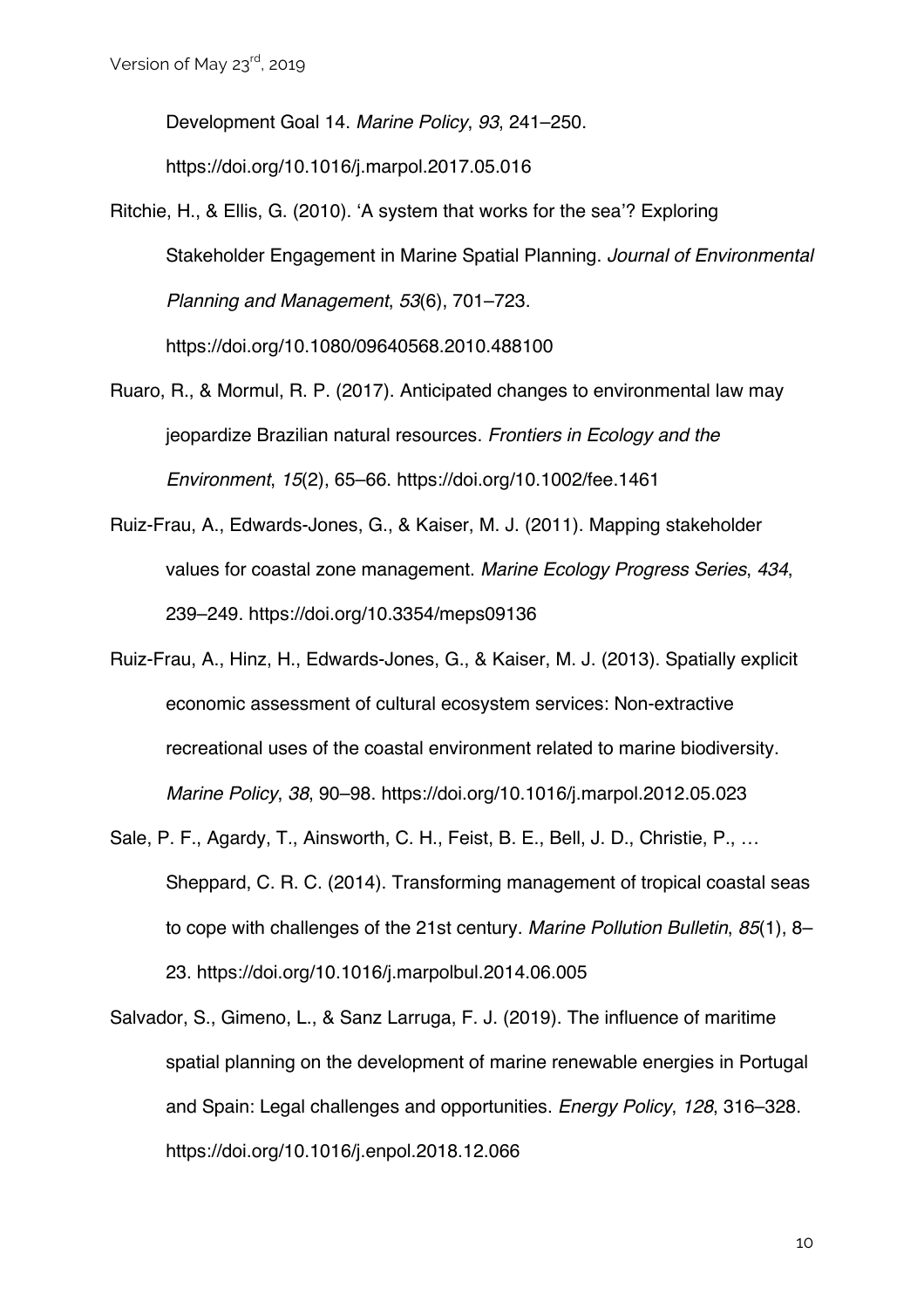- Santos, Cleverson Z., & Schiavetti, A. (2014). Spatial analysis of Protected Areas of the coastal/marine environment of Brazil. *Journal for Nature Conservation*, *22*(5), 453–461. https://doi.org/10.1016/j.jnc.2014.05.001
- Santos, Cleverson Zapelini, & Schiavetti, A. (2014). Assessment of the management in Brazilian Marine Extractive Reserves. *Ocean & Coastal Management*, *93*, 26–36. https://doi.org/10.1016/j.ocecoaman.2014.03.007
- Scholz, A. J., Steinback, C., Kruse, S. A., Mertens, M., & Silverman, H. (2011). Incorporation of Spatial and Economic Analyses of Human-Use Data in the Design of Marine Protected Areas. *Conservation Biology*, *25*(3), 485–492. https://doi.org/10.1111/j.1523-1739.2010.01626.x
- Seraval, T. A., & Alves, F. L. (2011). International Trends in Ocean and Coastal Management in Brazil. *Journal of Coastal Research*, 1258–1262.
- Shucksmith, R. J., & Kelly, C. (2014). Data collection and mapping Principles, processes and application in marine spatial planning. *Marine Policy*, *50*, 27–33. https://doi.org/10.1016/j.marpol.2014.05.006
- St. Martin, K., & Hall-Arber, M. (2008). The missing layer: Geo-technologies, communities, and implications for marine spatial planning. *Marine Policy*, *32*(5), 779–786. https://doi.org/10.1016/j.marpol.2008.03.015
- Stelzenmueller, V., Ellis, J. R., & Rogers, S. I. (2010). Towards a spatially explicit risk assessment for marine management: Assessing the vulnerability of fish to aggregate extraction. *Biological Conservation*, *143*(1), 230–238. https://doi.org/10.1016/j.biocon.2009.10.007
- Suárez-de Vivero, J. L., & Rodríguez-Mateos, J. C. (2018). Food security as a security issue. A perspective from maritime policy and maritime security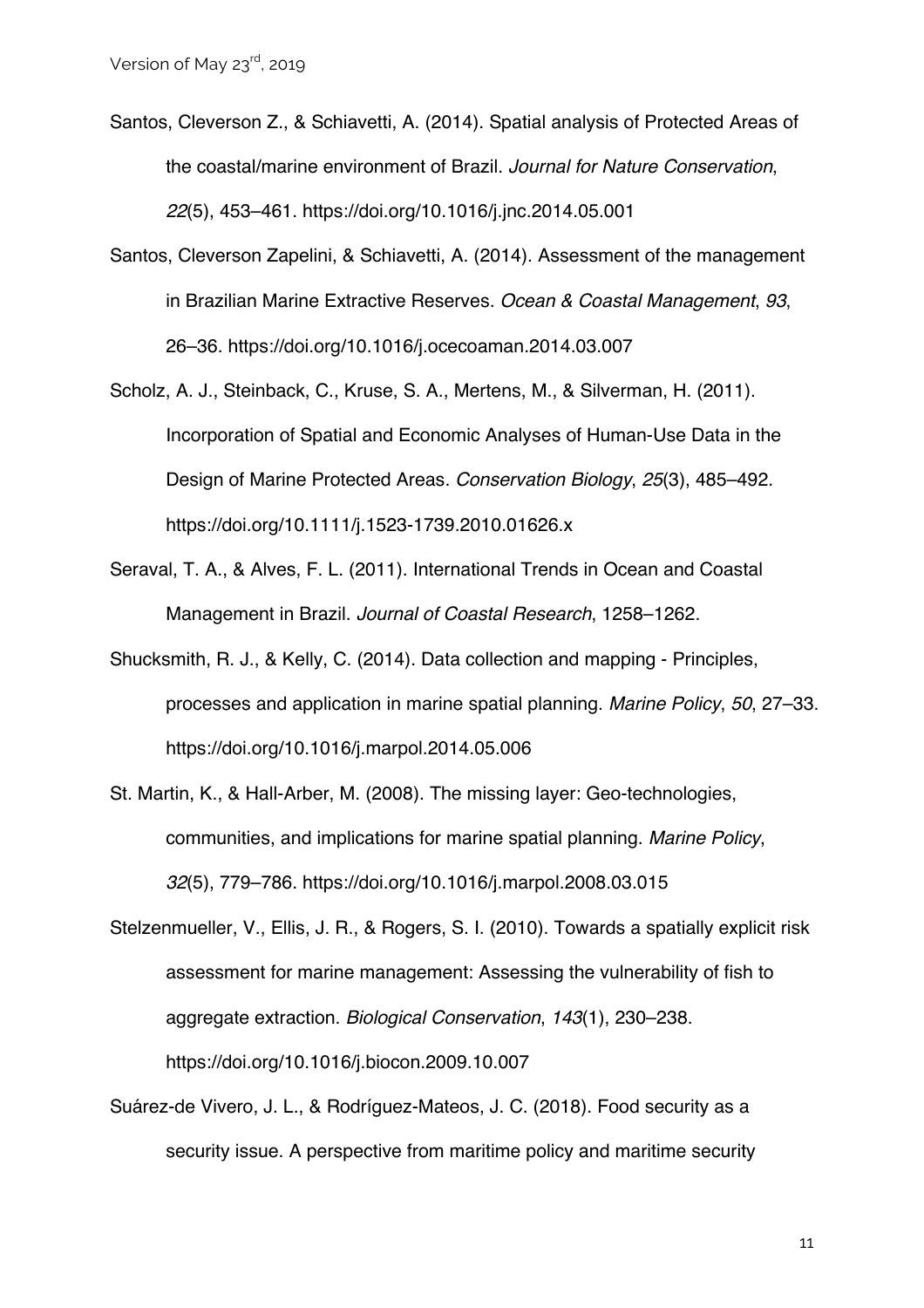initiatives. *Ocean & Coastal Management*, *153*, 140–147. https://doi.org/10.1016/j.ocecoaman.2017.12.020

- Taljaard, S., & van Niekerk, L. (2013). How supportive are existing national legal regimes for multi-use marine spatial planning?-The South African case. *Marine Policy*, *38*, 72–79. https://doi.org/10.1016/j.marpol.2012.05.021
- Thiault, L., Marshall, P., Gelcich, S., Collin, A., Chlous, F., & Claudet, J. (2018a). Mapping social–ecological vulnerability to inform local decision making. *Conservation Biology*, *32*(2), 447–456. https://doi.org/10.1111/cobi.12989
- Thiault, L., Marshall, P., Gelcich, S., Collin, A., Chlous, F., & Claudet, J. (2018b). Space and time matter in social-ecological vulnerability assessments. *Marine Policy*, *88*, 213–221. https://doi.org/10.1016/j.marpol.2017.11.027
- Twomey, S., & O'Mahony, C. (2019). Stakeholder Processes in Marine Spatial Planning: Ambitions and Realities from the European Atlantic Experience. In J. Zaucha & K. Gee (Eds.), *Maritime Spatial Planning: past, present, future* (pp. 295–325). https://doi.org/10.1007/978-3-319-98696-8\_13
- Varjopuro, R. (2019). Evaluation of Marine Spatial Planning: Valuing the Process, Knowing the Impacts. In J. Zaucha & K. Gee (Eds.), *Maritime Spatial Planning: past, present, future* (pp. 417–440). https://doi.org/10.1007/978-3- 319-98696-8\_18
- Weeks, R., Russ, G. R., Bucol, A. A., & Alcala, A. C. (2010). Shortcuts for marine conservation planning: The effectiveness of socioeconomic data surrogates. *Biological Conservation*, *143*(5), 1236–1244. https://doi.org/10.1016/j.biocon.2010.02.031

Willsteed, E. A., Birchenough, S. N. R., Gill, A. B., & Jude, S. (2018). Structuring